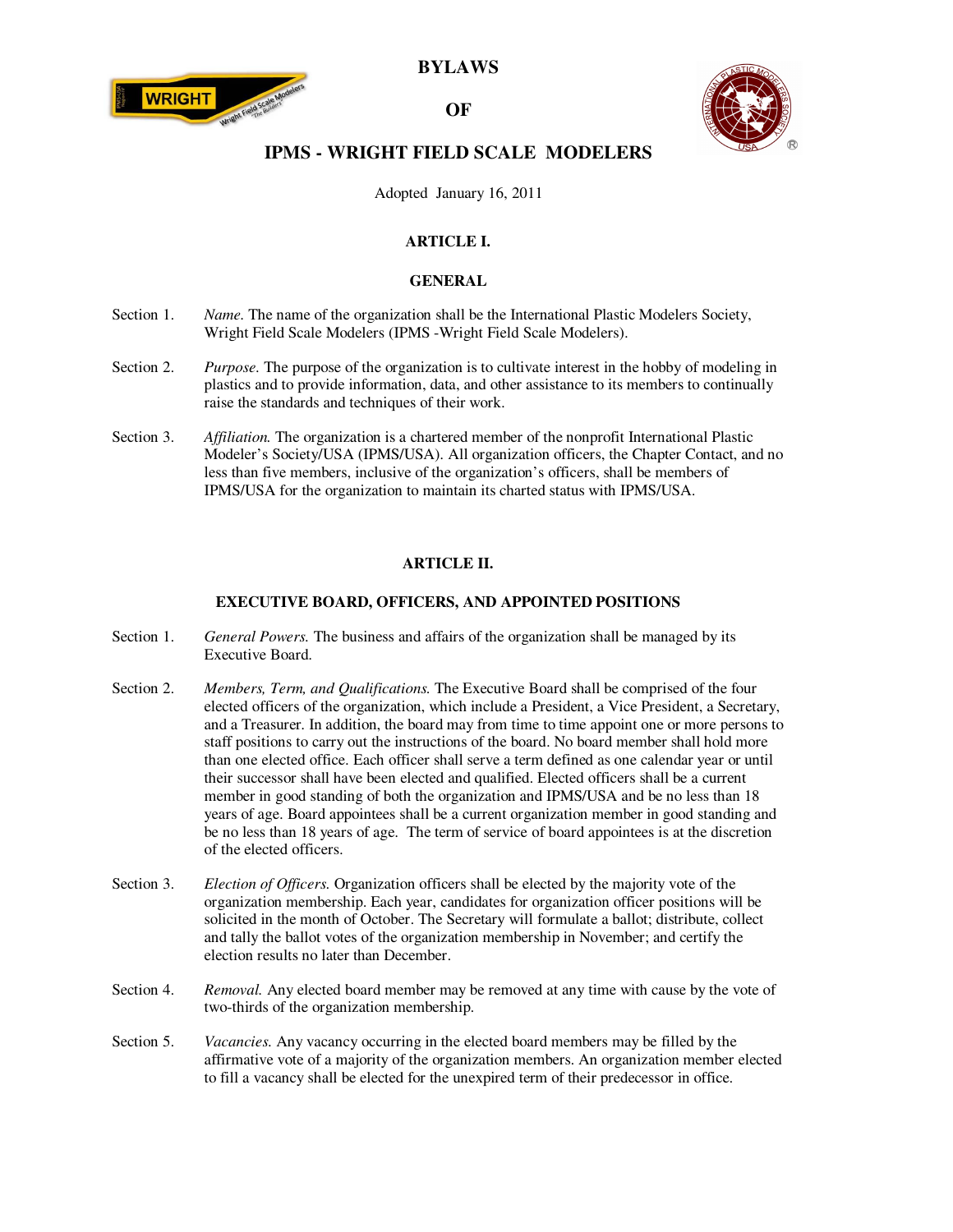- Section 6. *President.* The President shall be the principal executive officer of the organization and shall in general supervise and control all of the business and affairs of the organization. They shall, when present, preside at meetings of the Executive Board and the general membership of the organization. They shall sign any bonds, contracts, or other instruments which the organization has authorized to be executed, except in cases where the signing and execution thereof shall be expressly delegated by these bylaws to some other officer or agent of the organization. In general, they shall perform all duties incident to the office of President and such other duties as they may be prescribed by the Executive Board from time to time.
- Section 7. *Vice President*. In the absence of the President or in the event of his death, inability, or refusal to act, the Vice President, unless otherwise determined by the Executive Board, shall perform the duties of the President, and when so acting shall have all the powers of and be subject to all the restrictions upon the President. The Vice President shall perform such other duties as from time to time may be assigned to them by the President or Executive Board.
- Section 8. *Secretary.* The Secretary shall: (a) keep the minutes of the meetings of the Executive Board and all meetings of the organization membership; (b) see that all notices are duly given in accordance with the provisions of these bylaws; (c) be custodian of the organization records; and (d) in general perform all duties incident to the office of Secretary and such other duties as from time to time may be assigned to them by the President or Executive Board.
- Section 9. *Treasurer.* The Treasurer shall: (a) have charge and custody of and be responsible for all funds and securities of the organization; receive and give receipts for moneys due and payable to the organization from any source whatsoever, and deposit all such moneys in the name of the organization in such depositories as shall be selected in accordance with the provisions of Section 4 of Article V of these bylaws; and (b) in general perform all of the duties incident to the office of Treasurer and such other duties incident to the office of Treasurer and such other duties as from time to time may be assigned to them by the President or Executive Board.
- Section 10. *Chapter Contact.* The Chapter Contact (CC) shall: (a) be responsible for receiving and transmitting organization information to Regional and National IPMS organizations as needed. When receiving information from other organizations, the CC shall coordinate such information with the Executive Board to ensure it is disseminated to the organization in a timely manner; and (b) be appointed by the President or a majority vote of the general membership.
- Section 11. *Webmaster.* The Webmaster shall: (a) be responsible for development, maintenance, and timely updates to the club website; and (b) be appointed by the President or a majority vote of the general membership. This position may be combined with any other position.
- Section 12. *Committees of the Board.* The Executive Board may form committees for the purpose of managing and executing activities of the organization. In such cases, the Executive Board will develop, or designate an agent to develop, and approve a committee charter documenting the purpose (i.e., functions, roles and responsibilities), membership, and meeting schedules and processes of the committee.

### **ARTICLE III.**

#### **MEMBERSHIP**

Section 1. *Eligibility.* Any individual, regardless of race, color or creed, or national origin, expressing a desire to become a member of the organization may, by filing an official application form,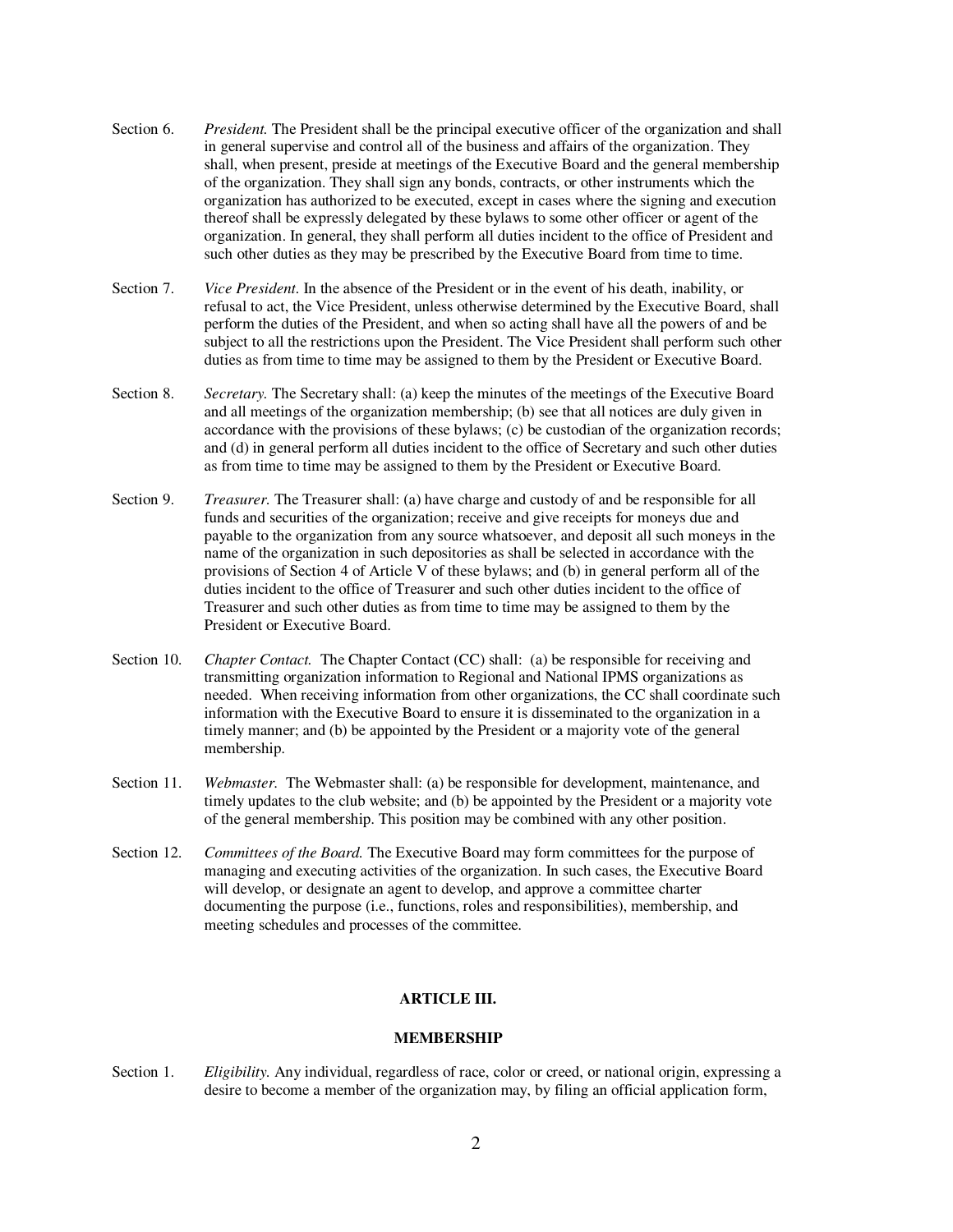be considered for membership by the President and/or the Executive Board. The Executive Board will have the ultimate responsibility and decision for acceptance or rejection of any application. Any applicant accepted for membership agrees to abide by the terms and conditions of the organization by-laws and policies and decisions promulgated by the Executive Board. A person who joins the organization and maintains their dues and abides by the organization by-laws shall be considered a "member in good standing."

- Section 2. *Membership in Other Chapters.* To prevent potential conflicts of interest between Dayton, Ohio area IPMS chapters, organization members may not be members in or officers of any other Dayton area IPMS/USA organizations. Individuals seeking membership in the organization must relinquish membership in said other organizations.
- Section 3. *Junior Members*. Members less than 18 years of age may apply for junior membership with the written or verbal approval of a parent or legal guardian. A junior who joins the organization and abides by the organization by-laws shall be considered a "member in good standing." No dues will be assessed junior members.
- Section 4. *Membership Privileges*. Members in good standing shall be privileged to vote, hold office and appointed positions, serve on committees, attend any meetings, and enjoy all other privileges of membership.
- Section 5. *Code of Conduct.* Members are expected to adhere to the organization's Code of Conduct (Appendix A). Severe and/or repeated violations of the Code by a member may result in discipline or dismissal of said member.
- Section 6. *Dismissal of Members*. A member may be dropped from the rolls of the organization by the Executive Board for reasons felt to be detrimental to the organization. These members will be notified by the President of the action taken. Ex-members so dismissed may reapply for membership six months after dismissal and will be subject to re-evaluation by the Executive Board. Notification of the decision will be given to the applicant as soon as possible. Any member whose dues are not paid in full in accordance with Section 6, Article V shall also be dropped from the rolls of the organization.

#### **ARTICLE IV.**

#### **MEETINGS**

- Section 1. *Regular Meetings.* A regular meeting of the Executive Board and general membership shall be held monthly at such a time and place as the Executive Board may designate. In addition, the Executive Board may provide, by resolution, the time and place for the holding of additional regular meetings.
- Section 2. *Special Meetings.* Special meetings of the Executive Board and/or general membership may be called at the request of the President.
- Section 3. *Notice of Meetings.* A schedule of regular meetings will be approved and submitted to the general membership at the start of each calendar year. For regular and special meetings involving the general membership, the agenda shall be submitted to the members at least ten days before the meeting. Notifications may be delivered to members' electronic mail addresses as shown by the records of the organization; otherwise written notification will be sent by U.S. mail if no electronic mail address is available.
- Section 4. *Waiver of Notice.* Meetings solely of the Executive Board members may be held without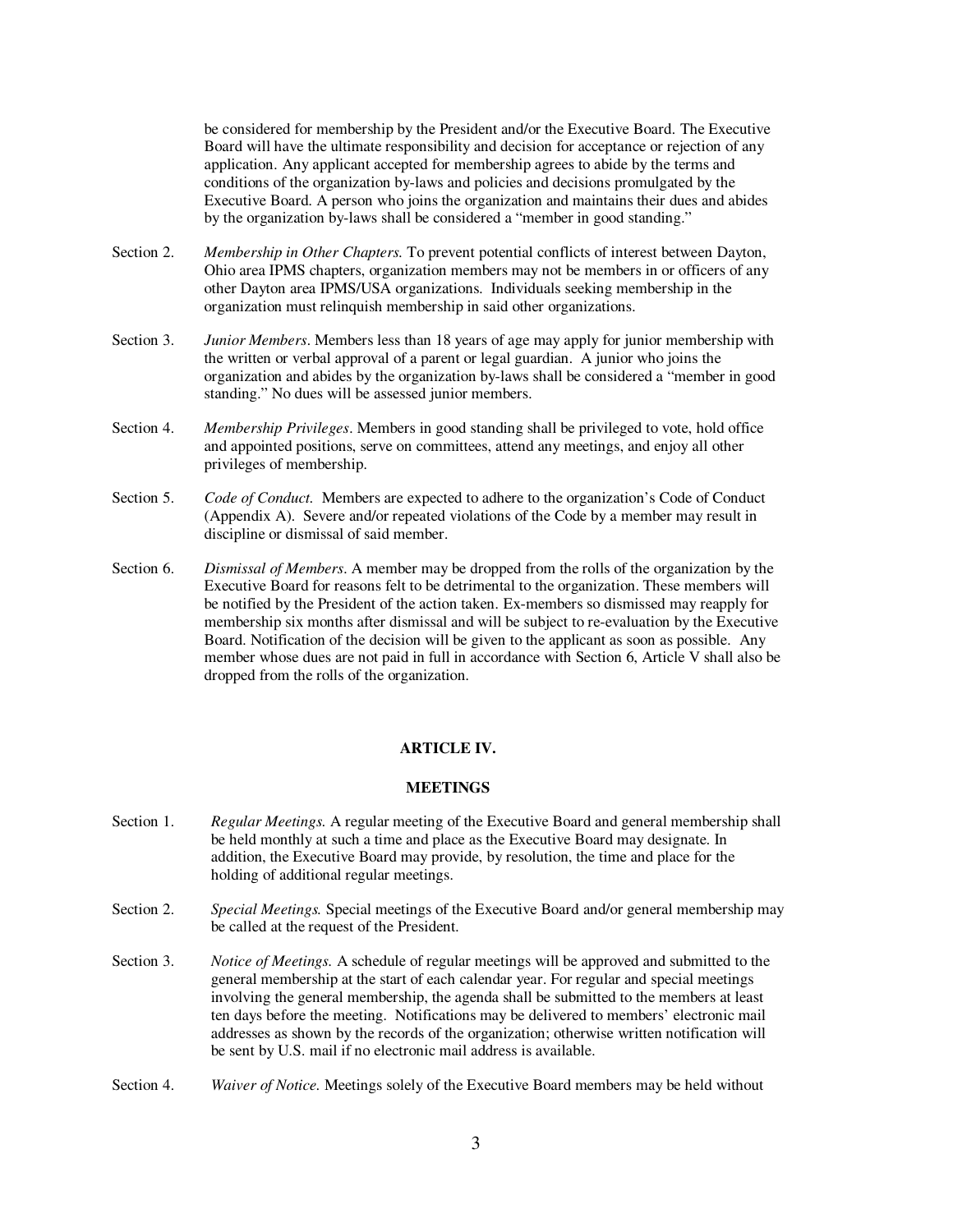advanced notice to the general membership.

- Section 5. *Manner of Acting.* At all times, the President or their delegate will be the presiding authority responsible for the conduct of meetings. Any organization member in good standing may offer a motion during the business portion of a meeting. If the motion is seconded, the motion will be opened to debate by those members in attendance. The period of debate shall be at the discretion of the President. At the end of debate, the President shall ask for an official motion. If an official motion is offered and seconded, the motion will be put to the general membership for a vote. The Secretary will send a notification of the motion to the general membership in the same manner as described in Section 3 of Article IV. Members shall have 14 calendar days to reply to the Secretary with either a Yes or No vote. The Secretary will collect, tally, and report the results of the vote to the Executive Board.
- Section 6. *Presumption of Assent*. Failure of a member to reply to a vote on a motion within the 14 calendar day period shall be presumed to be in concurrence with the motion. Members anticipating a prolonged period of absence may notify the Secretary, in advance of their absence, of their appointment of an official proxy. A person must be a member in good standing of the organization to serve as an official proxy.
- Section 7. *Informal Action by the Board.* If dictated by circumstances, the Executive Board may make time-sensitive decisions without conferring with the general membership. In such instances, the Secretary will provide post hoc notification to the general membership as soon as is feasible. Members shall have 14 calendar days to register any objection to the action(s) of the Executive Board. If no objections are offered by the general membership, there will be a presumption of assent of the actions of the Executive Board. If an objection is registered, then the action of the Executive Board will be put forth to the general membership at the next regular meeting.
- Section 8. *Quorum.* Fifty percent of Executive Board members constitutes a quorum. In absence of a quorum, no formal action shall be taken except to adjourn the meeting to a subsequent date.

#### **ARTICLE V.**

### **CONTRACTS AND FINANCES**

- Section 1. *Contracts.* The Executive Board may authorize any officer or officers, agent or agents, to enter into any contract or execute and deliver any instrument in the name of and on behalf of the organization, and such authority may be general or confined to specific instances.
- Section 2. *Loans.* No loans shall be contracted on behalf of the organization and no evidences of indebtedness shall be issued in its name unless authorized by a resolution of the Executive Board. Such authority may be general or confined to specific instances.
- Section 3. *Checks and Drafts.* All checks, drafts, or other orders for the payment of money, issued in the name of the organization, shall be signed by such officer or officers, agent or agents of the organization and in such manner as shall from time to time be determined by resolution of the Executive Board. In the absence of such resolution, such instruments shall be signed by the Treasurer with the consent of the President or Vice President of the organization.
- Section 4. *Deposits.* All funds of the corporation not otherwise employed shall be deposited from time to time to the credit of the organization in such depositories as the Executive Board may select.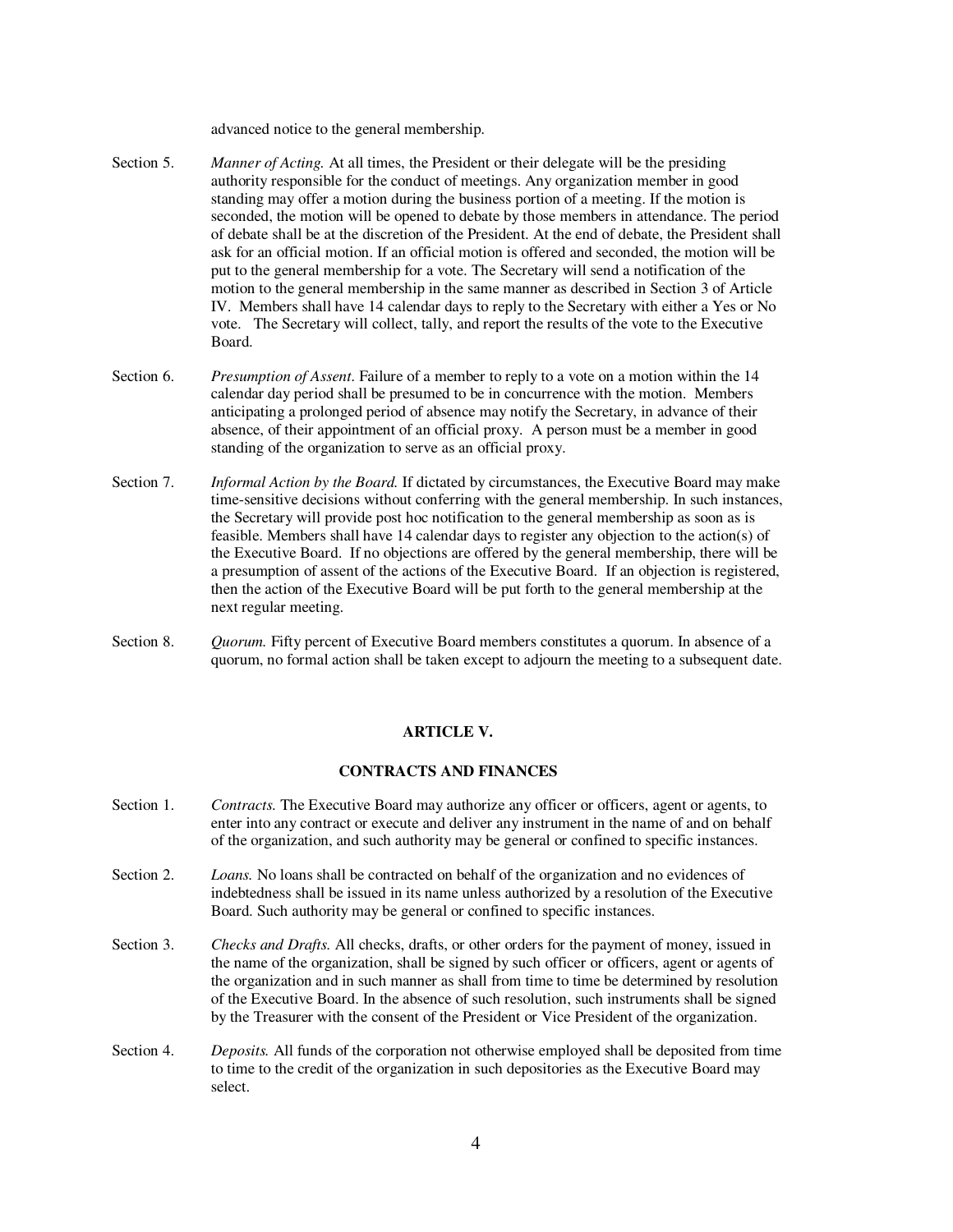- Section 5. Gifts. The Executive Board may accept, on behalf of the corporation, any contribution, gift, bequest or devise for the general purpose or for any special purposes of the corporation.
- Section 6. *Annual Dues.* The Executive Board shall establish the amount of annual dues no later than January  $1<sup>st</sup>$ . Members will have until March  $31<sup>st</sup>$  to pay dues and maintain their status as a member in good standing. Members joining the organization during the months of January through June shall pay dues in the full amount. Members joining the organization during the months of July through December shall have their dues prorated by 50%; dues shall be paid with 90 calendar days of applying for membership to the organization. Junior members shall not be assessed dues.

## **ARTICLE VI.**

### **GENERAL PROVISIONS**

- Section 1. *Conflict of Interest.* Any organization member who has a financial, personal, or official interest in, or conflict (or appearance of a conflict) with any matter pending before the organization, of such nature that it prevents or may prevent that member from acting on the matter in an impartial manner, will voluntarily excuse themselves and will refrain from discussion and voting on said item.
- Section 2. *Change of Affiliation.* A vote of two thirds of the general membership shall be required to change the organizations current affiliation with IPMS/USA. General membership shall be given 90-days' notice in the event of such vote.
- Section 3. *Amendments.* These bylaws may be amended or repealed and new bylaws may be adopted by the affirmative vote of two thirds of the general membership.
- Section 4. *Distribution Upon Dissolution.* In the event of dissolution of the organization for any reason, all current funds will be used to resolve any debt or financial responsibilities of the organization. Any remaining funds will be donated equally (20%) to an aircraft museum, a military vehicles museum, an automotive museum, and IPMS/USA in the name of the organization. The aforementioned museums shall be located in the state of Ohio, and preference shall be given to those museums that supported the organization in the past.
- Section 5. *Books and Records*. The organization shall keep correct and complete books and records and shall also keep minutes of the proceedings of the Executive Board, committees of the Executive Board, and all regular and special meetings. The books, records and papers of the organization shall be at all times available for inspection by any member. The bylaws of the organization shall be publically available.